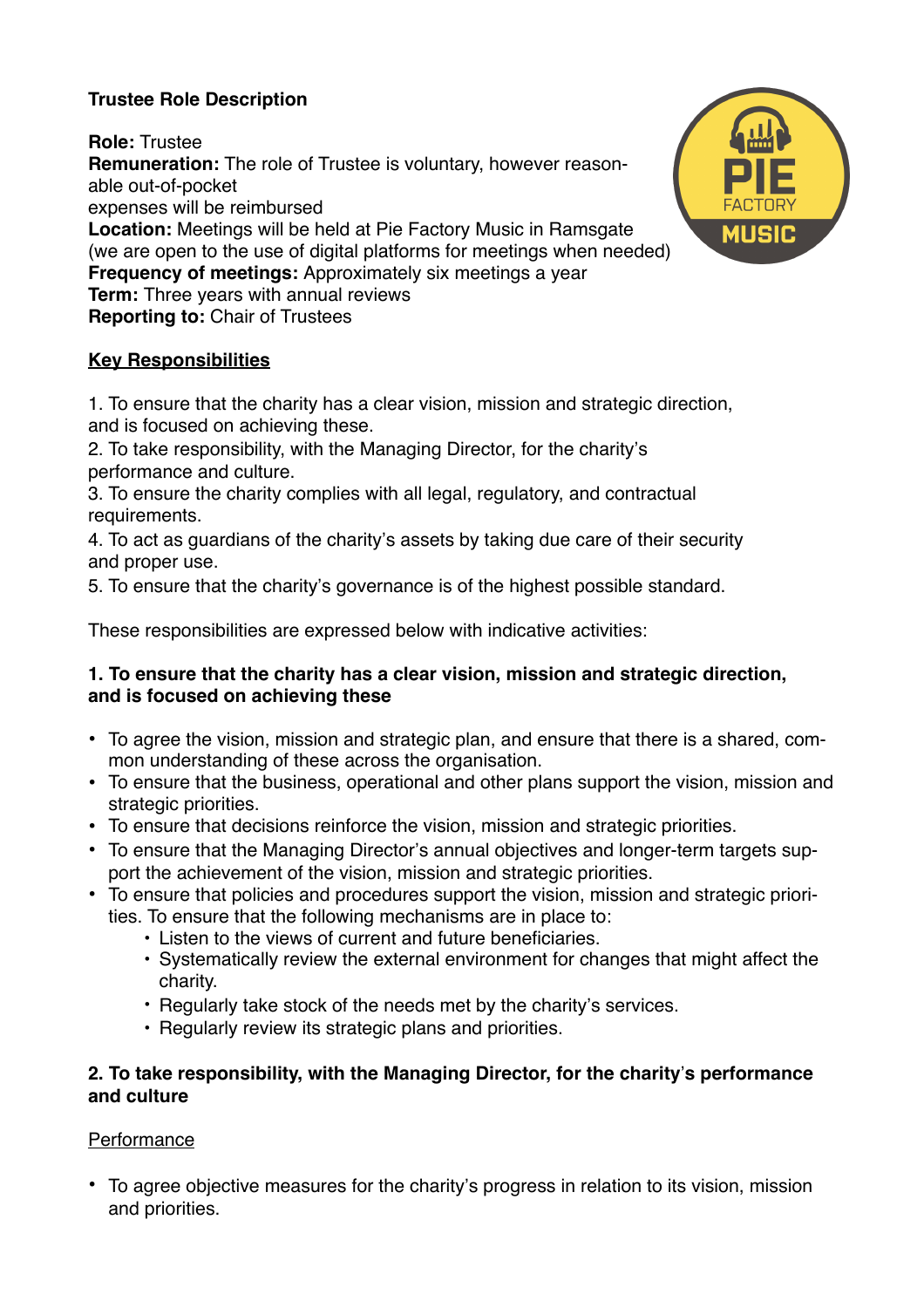• To commission regular reports on the charity's performance, including from the Managing Director.

### **Culture**

- To provide leadership in the values it embodies and the culture it fosters.
- These will in turn be reflected in the way that staff and volunteers work.
- To help articulate the charity's values and ensure these are expressed and reflected in all its work.
- To ensure that participant's views on the charity's effectiveness are regularly gathered and considered by the Board.
- To create and support a culture of learning, reflection and support in which all staff and volunteers regularly receive feedback and are encouraged to practice reflective learning.
- To create and support a culture of good safeguarding practice.
- To ensure that clients, beneficiaries, employees, volunteers, other individuals, groups or organisations can bring to Trustees' attention any activities that threaten the probity of the charity.

### **Managing Director**

- To appoint the Managing Director, set their terms and conditions, and invest in ongoing professional development.
- To support the Managing Director in the management and administration of the charity.
- To give the Managing Director regular, constructive feedback on performance in managing the charity and in meeting objectives and targets.

#### **3. To ensure the charity complies with all legal, regulatory, and contractual requirements**

- To be aware of legal, regulatory and statutory requirements and ensure that the charity complies with these.
- To ensure the charity complies with its rules and constitution, reviewing them regularly.
- To agree and annually review policies and procedures.
- To ensure that the charity is operating in accordance with all safeguarding legislation.
- To agree any levels of delegated authority and reporting lines, and ensure these are recorded (e.g. in minutes, terms of reference for board committees and sub-committees, role descriptions for honorary officers, Trustees and key staff, etc.)
- To ensure that the responsibilities delegated to the Managing Director are clearly expressed and understood.
- To ensure that the charity delivers on any contractual requirements as agreed with external commissioners or funders.

## **4. To act as guardians of the charity**'**s assets by taking due care of their security and proper use**

## Planning

• To forward plan and be accountable for the charity's solvency, continuing effectiveness, and preservation of its endowments.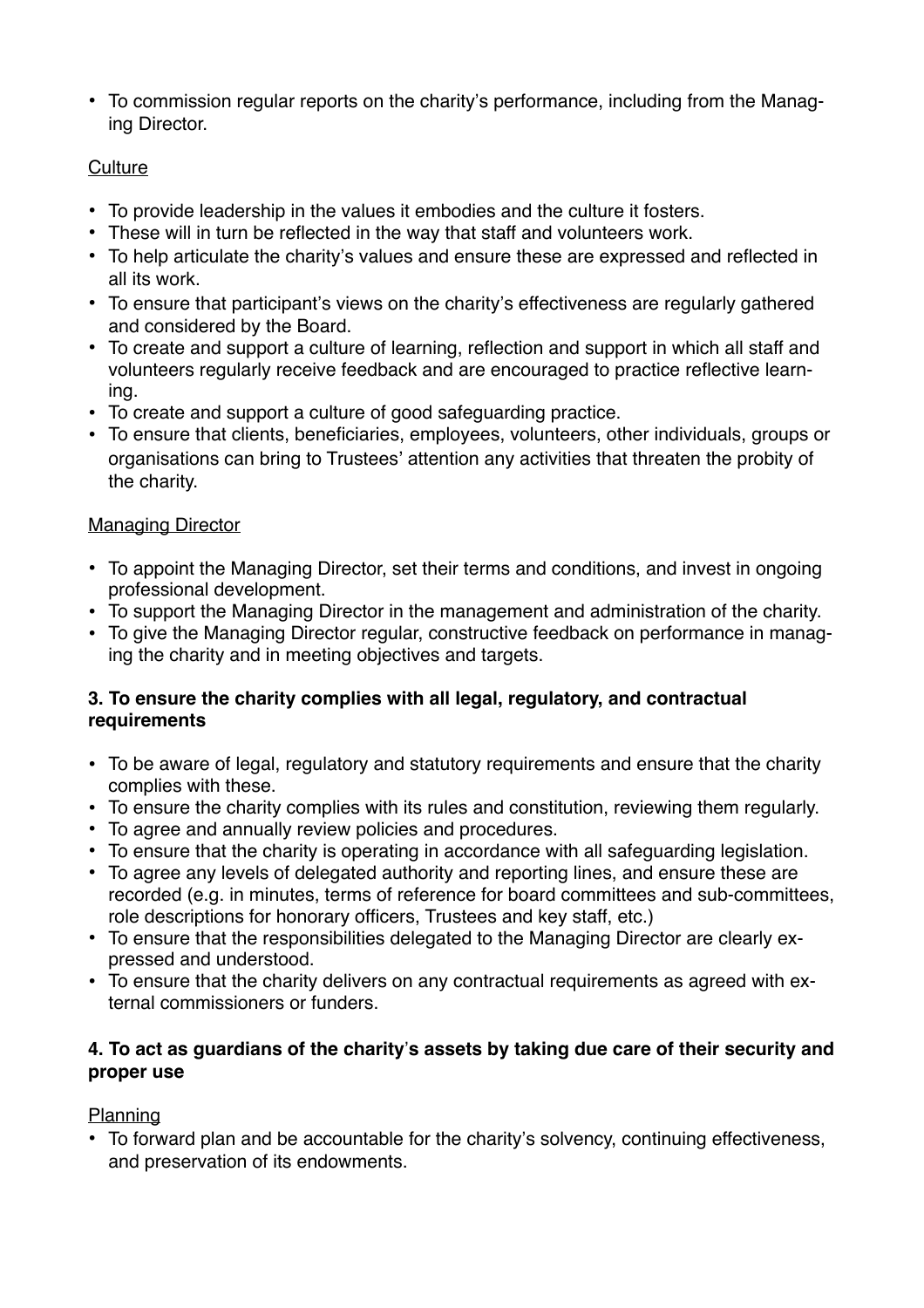• To ensure that intangible assets (e.g. organisational knowledge and expertise, intellectual property, the charity's good name and reputation, etc.) are properly valued, utilised and safeguarded.

### **Controls**

- To exercise effective overall control of the charity's financial affairs.
- To ensure the charity has sound procedures for safeguarding all monies, properties and other assets.
- To ensure that the income and property of the charity is applied only for the purposes set out in its governing document, and with complete fairness between persons who are qualified to benefit.
- To ensure control systems are rigorous, regularly evaluated and improved in the light of experience.
- To ensure that the way in which the charity is administered is not open to abuse.

Risk Assessment

• To ensure that any major risks to the charity are reviewed annually, along with mitigation systems.

### Decision Making

• To respond to financial indicators and reports with strategies (normally proposed by the Senior Management Team) and decisions which maintain the financial health of the organisation, e.g. approve arrangement of an overdraft if cash-flow falls below a certain amount.

### Reporting

• To ensure that robust financial reporting is completed to fulfil legal obligations and to give an accurate picture of the charity's financial health.

## **5. To ensure that the charity**'**s governance is of the highest possible standard**

- To ensure the charity's governance structure is appropriate to a charity of its size and complexity, stage of development, and charitable objects; and that it enables the Trustees to fulfil their responsibilities.
- To reflect annually on the overall Board's performance and individual performance of Trustees.
- To ensure that the Board has the skills required to govern the charity well, and has access to relevant external professional advice and expertise where needed.
- To ensure that there is a systematic, open and fair procedure for the recruitment or cooption of Trustees.
- To put in place clear succession plans for the Chair and Managing Director.
- To participate in individual and collective development and training of Trustees as appropriate.
- To abide by the code of conduct for Trustees.
- To ensure that major decisions and Board policies are made by the Trustees acting collectively.

NB: Under English law, statutory duties for all trustees are as follows:

- Duty of trust
- Duty to comply with the charity's Constitution